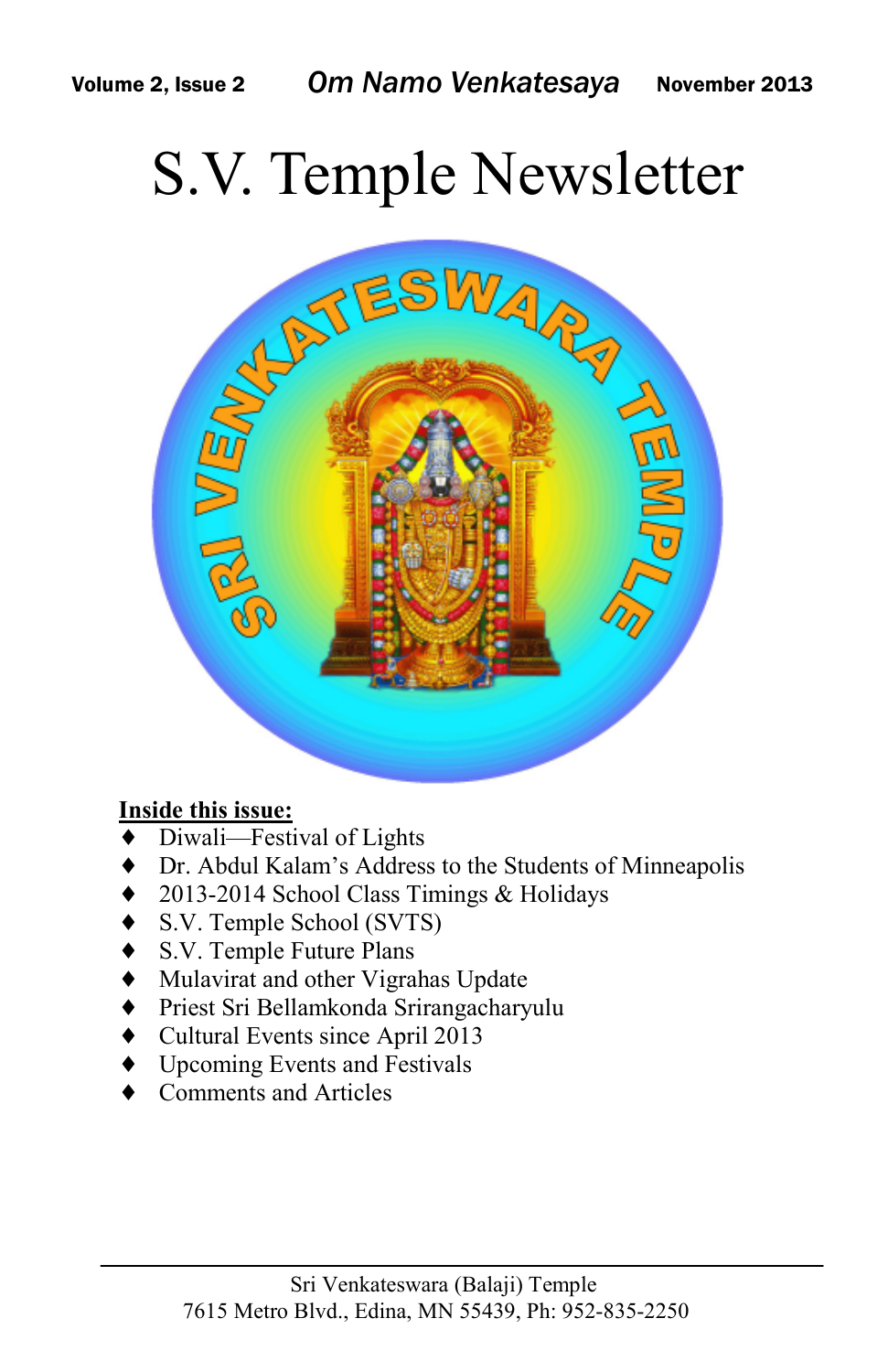## Diwali—Festival of Lights

Diwali, also referred to as Deepavali, is one of the biggest festivals in Hinduism and is even celebrated by other religions such as Jainism and Sikhism. The festival symbolizes the triumph of good over evil, of righteousness over treachery, of truth over falsehood, and of light over darkness. According to the Hindu almanac, Diwali falls on the new moon day (exactly 18) days after Dussahra), which ends in the month of *Ashwin*, or the beginning of the *Karthika* month.



### Symbolism of Diwali

The word Diwali originated from a Sanskrit word *"Deepavali"* which literally means "an array of lamps" or "a row of lights". During Diwali, cotton wicks are placed in *diyas* (or little lamps), filled with oil and lighted. In the spiritual sense, this festival urges the seeker to become aware of and develop the inner light. Almost every aspect of everyday life is given a spiritual or religious perspective in the Indian culture. According to Hindu philosophy, there is something that goes much beyond the gross or physical body and that is the spiritual body or the Atman. Diwali festival celebrates the illumination of that inner light, which overcomes all obstacles, dispels all ignorance. It makes one realize that one's real nature is not one's impermanent body, but is that infinite power of The One residing within the temple of one's body. Diwali actually celebrates the existence of that *Ananda* (joyful), *Ananta* (infinite) entity within oneself. People celebrate Diwali by decorating special *rangolis* and *diyas* (oil lamps) around the house. People get together with friends and families, exchange gifts and perform traditional activities in the name of divinity. While the rituals differ from region to region, the main aim of the festival is the same – to rejoice the luminous Atman within.

### Legends associated with Diwali

There are many legends and stories associated with the festival of Diwali. Here are some of the stories related to the Festival of Lights.

1. People celebrate Diwali as the day Rama, along with his wife, Sita, and brother, Lakshmana, returned to Ayodhya, after his 14-year old *Vanvaas* after defeating the terrible ten-headed demon, Ravana. The residents of Ayodhya, it is believed, lit *ghee* lamps to light their path as they entered the city.

2. The day before Diwali is called the Narak Chaturdashi. This is the day Narakasura was killed by Satyabhama, Krishna's consort. Narakasura was an evil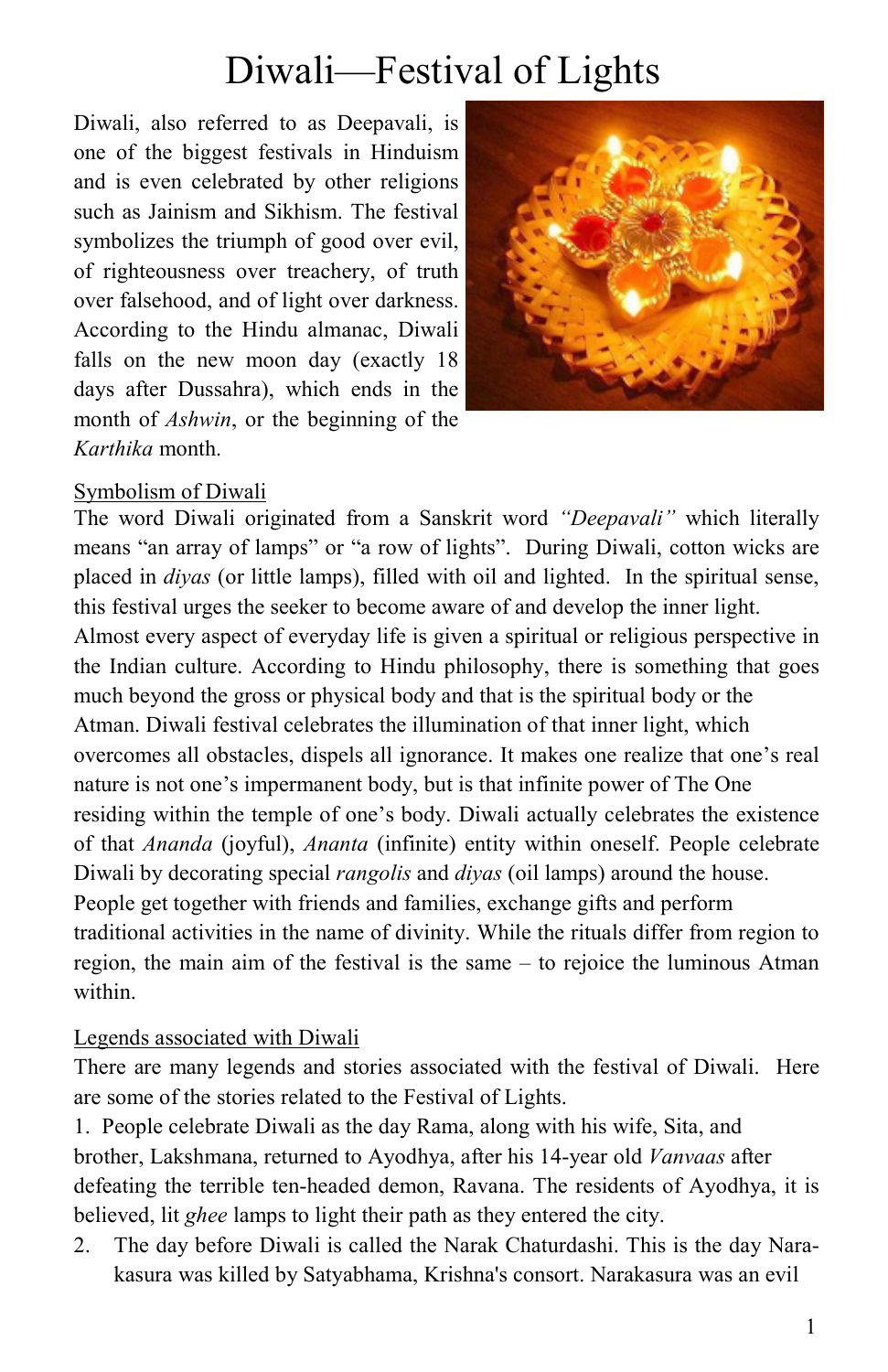demon who created pandemonium in all the three worlds. This incident took place in the Dwapara Yuga.

3. It is believed that Diwali also commemorates the day when Krishna left his human body, that is, the day the Krishna Avatar ended. In the Ramayana, there is a story wherein Angad, the son of Vali (whom Rama had slain), had wished to avenge his father's death by slaying his killer. When he related that desire to

Rama, the Lord smiled and promised him that his desire for revenge would be fulfilled in his next life. Angad had been unaware then, that Rama was the killer of his father. In his next life, Angad was born as the hunter, who caused the "death" of Lord Sri Krishna. Krishna was one day relaxing under a tree gently moving his feet crossed. A hunter, from a distance, mistook the moving feet for a deer. He immediately took aim and released an arrow at the deer. When he realized it was Lord Krishna whom he shot, the hunter was dismayed and broke down, repenting over his act. Krishna merely smiled and forgave him, saying that it was all

predestined by Vidhi (fate). In actuality, Krishna's tenure in earth was over. He had fulfilled his avatar's mission of giving the world the Bhagavad Gita. He hence shed his human form and ascended heavenward.

### The Significance of Lakshmi Puja on Diwali

Diwali largely marks the end of the harvesting season in both India and Nepal. Farmers are grateful to have had good crop the previous year and they also offer prayers for a good harvest in the coming year too. In many cultures, this is also the time when businessmen close their accounts and start new ones. Sri Maha

Lakshmi is the deity of prosperity and that is why she is propitiated during Diwali. Performing Lakshmi Puja on Diwali Day, it is believed, is the best way to receive her blessings. This day falls on amavasya and is devoted completely to the deity. The Lakshmi puja is also referred to as "Chopada-Puja" – the sun enters its second course and passes by Libra on this day. Libra represents balance and this has been considered by the business community as the sign to balance their accounts.

### Diwali at our S.V. Temple

This year, Diwali is celebrated on November 3, 2013. Various religious and cultural activities are planned at our S.V. Temple to celebrate this auspicious festival. Ashta Lakshmi Visesha Swarna Pushpaarchana and Kumkumarchana will be performed on November 1st and 2nd to receive her blessings for wealth, happiness and prosperity. Lighting firecrackers is probably the best and most funfilled activity for all of us at Diwali. On November 1st and 2nd evening, there will be fire



works in the S.V. Temple campus. On November 16, 2013, Kalanjali Group isgoing to organize Grand Diwali Cultural Show which will include dance, musical, and mimicry performances by local talent.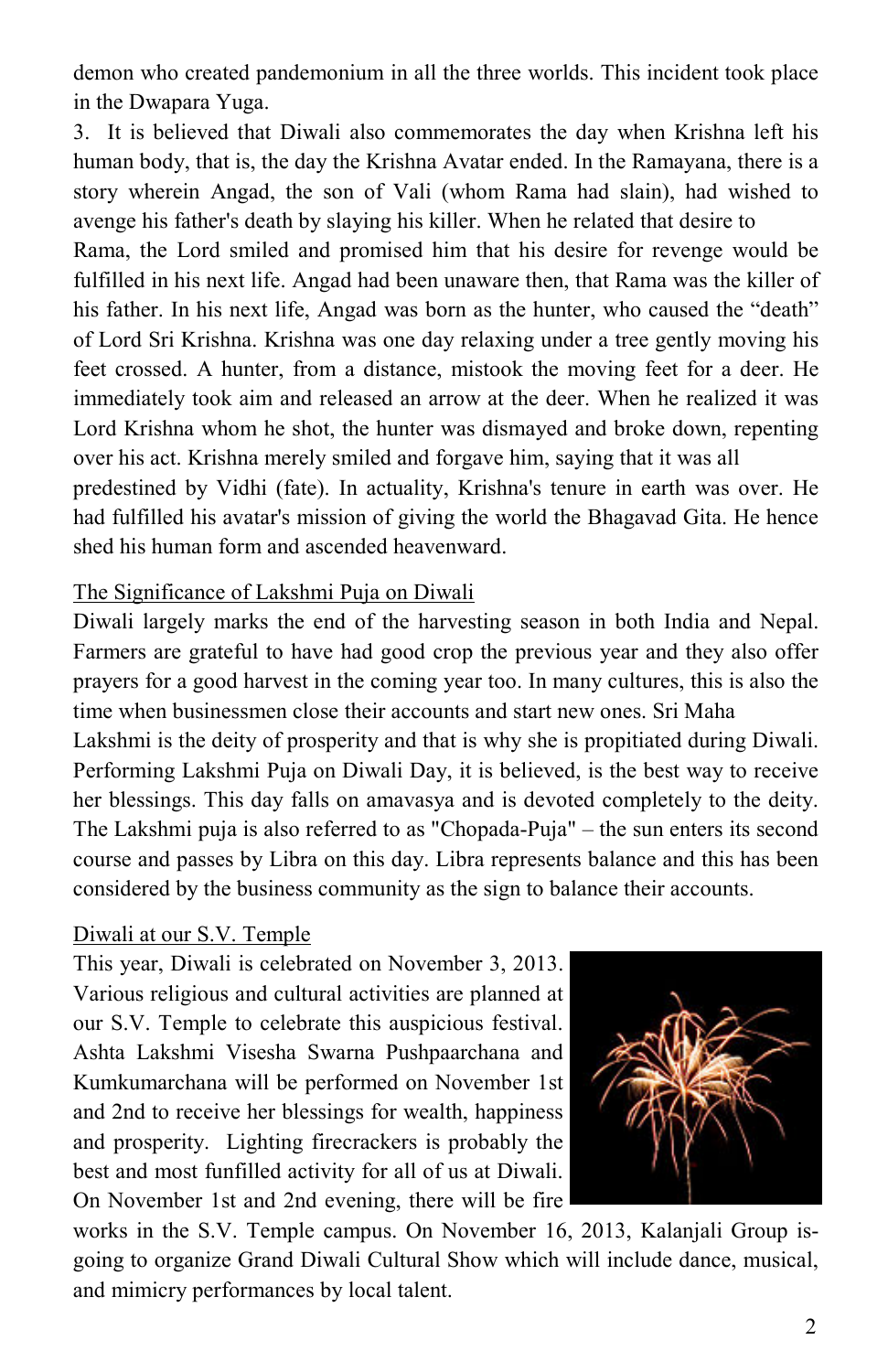## Dr. Abdul Kalam's Address to the Students of Minneapolis At S.V. Temple, Edina, MN

**When you wish upon a star, Makes no difference who you are Anything your heart desires Will come to you**

I am delighted to address and interaction with the students of Minneapolis Area Indian Community at Sri Venkateswara Temple. This beautiful temple



was created by the creative minds of Shri Madhu Reddy and his wife Jyotsna and other Indian community members. My greetings to Mr. Madhu Reddy and his wife Jyotsna and other indian community members assembled here. I greet the students, teachers, special invitees and distinguished guests from different walks of life.

When I see many young friends, today I would like to assert that "No youth today" need to fear about the future". How? The ignited mind of the youth is the most powerful resource on the earth, under the earth and above the earth. If you have a great aim in life, continuously acquire the knowledge, work hard with confidence to win and have the confidence to defeat problems and succeed with righteous heart, you will definitely succeed in all your missions, it does not matter who you are. Today I would like to share few thoughts on **"What I will be remembered for?"**.

### Criteria for Achievement for Youth:

Dear friends, When I see you young friends, I thought of sharing an ancient poem and modified to suit the occasion. Can you all repeat with me?

### **Wings to Fly**

I am born with potential. I am born with goodness and trust. I am born with ideas and dreams. I am born with greatness. I am born with confidence. I am born with wings. I am not meant for crawling, So I won?t, I have wings, I will fly, fly and fly"

My message to you, young friends, is that education gives you wings to fly. Achievement comes out of fire in our sub-conscious mind that "I will win". So, each one of you assembled here and elsewhere, will have "Wings of Fire". The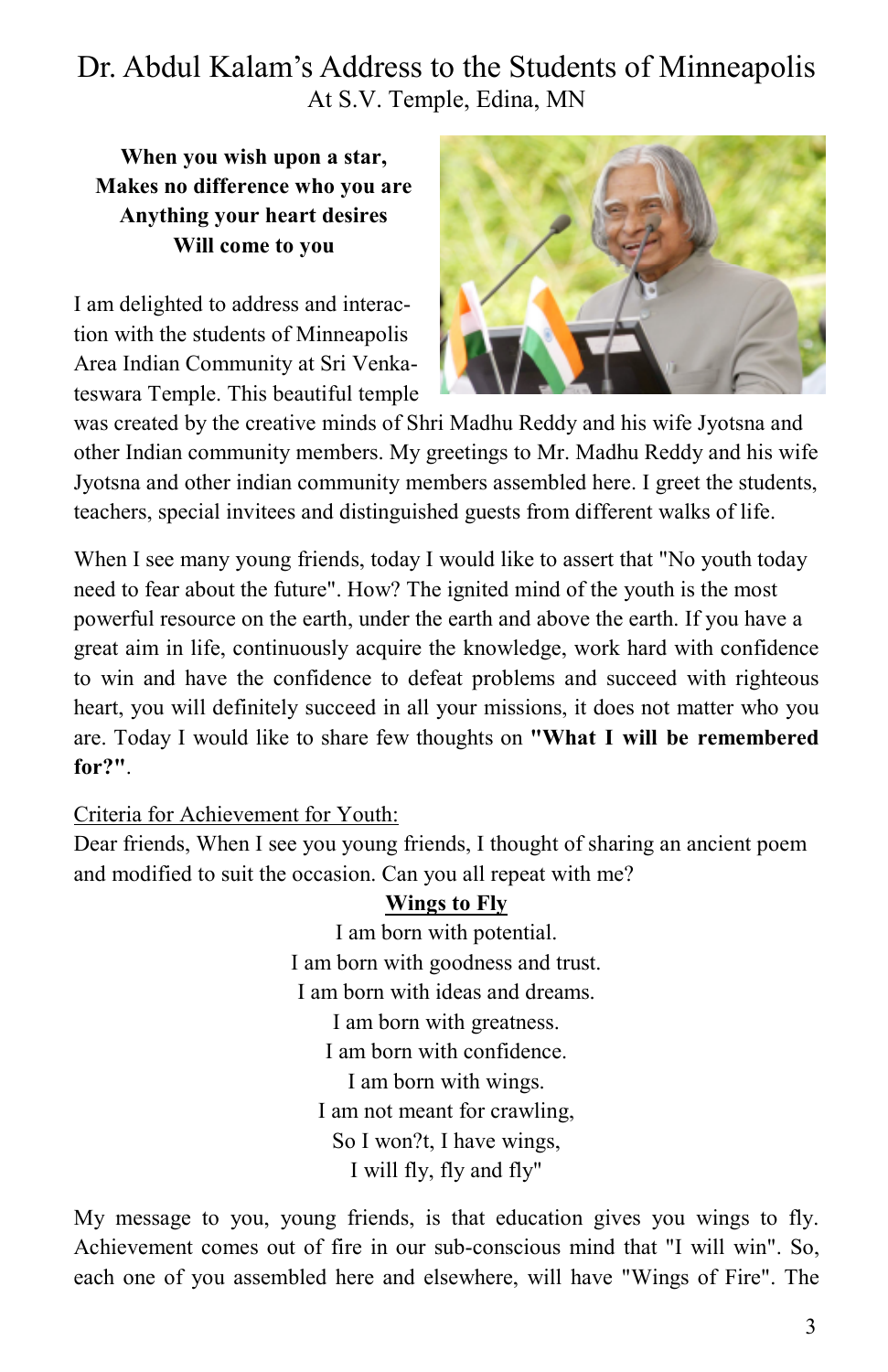Wing of Fire will indeed lead to knowledge which will make you to fly as a Doctor, or an Engineer, or a scientist, or a teacher, or a political leader, or a bureaucrat or a diplomat or anything you want to be.

How does achievement come? There are four proven steps; having an aim in life before 20 years of age, acquiring knowledge continuously, hard work towards the aim and perseverance to defeat the problem and succeed. Now you know, how the unique personalities got evolved and also you realize how to transform yourself into unique you. And above all, what you need a will power and confidence, that you can achieve great deeds.

### Can you transform "Unique You":

**Nine achievers:** Dear friends, Look up, what do you see, the light, the electric bulbs. Immediately, our thoughts go to the inventor **Thomas Alva Edison**, for his unique contribution towards the invention of electric bulb and his electrical lighting system.

When you hear the sound of aeroplane going over your house, whom do you think of? **Wright Brothers** proved that man could fly, of-course at heavy risk and cost.

Whom does the telephone remind you of? Of course, **Alexander Graham Bell**.

When everybody considered a sea travel as an experience or a voyage, a unique person questioned during his sea travel from United Kingdom to India. He was pondering on why the horizon where the sky and sea meet looks blue? His research resulted in the phenomena of scattering of light. Of course, **Sir CV Raman** was awarded Nobel Prize.

Do you know an Indian Mathematician who did not have formal higher education but had inexhaustible spirit and love for mathematics which took him to contribute to the treasure houses of mathematical research ? some of which are still under serious study and engaging all-available world mathematicians? efforts to establish formal proofs? He was a unique Indian genius who could melt the heart of the most hardened and outstanding Cambridge mathematician Prof G H Hardy. In fact, it is not an exaggeration to say that it was Prof. Hardy who discovered a great mathematician for the world. This mathematician was of-course **Srinivasa Ramanujan** for whom every number was a divine manifestation.

 4 Do you know the scientist who is famous for Chandra Limit which describes the maximum mass  $(-1.44 \text{ solar masses})$  of a white dwarf star, or equivalently, the minimum mass for which a star will ultimately collapse into a neutron star to black hole following a supernova. Two of his students got the Nobel Prize before him. It is of-course the famous Nobel Laureate **Chandrasekhar Subrmaniam**.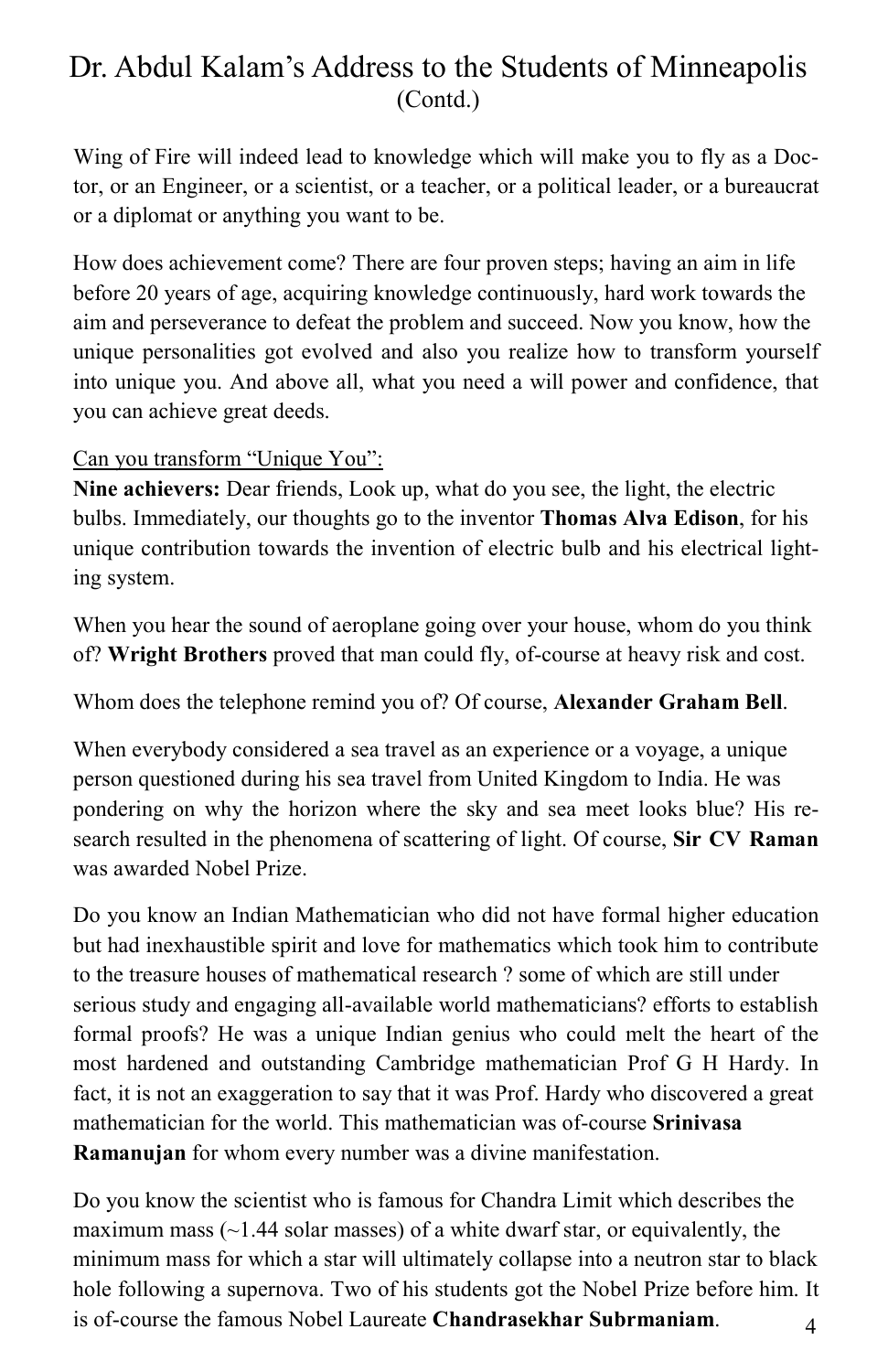Friends, there was a great scientific lady who is known for discovering Radium. She won not one, but two Nobel Prizes, one for physics and another for chemistry. Who is she? She is **Madam Curie**. Madam Curie discovered radium and she was doing research on the effect of radiation on human system. The same radiation which she discovered, affected her and she sacrificed her life for removing the pain of human life.

Do you know about a great human being with a spirit of service, who also won a Nobel Prize for her contributions? She said and practiced, "Give, give and give, until it hurts". She is **Mother Teresa**.

When I described to you young friends, these historical eight events, you all jumped. The scientist, technologist and great human being, who created the event, are unique personalities. Young friends, can you join such unique performers of scientific history? Yes, you can. Definitely, you can. Let us study together, how it can be made possible?

Friends, I have, so far, met 13 million youth in a decade's time. I learnt, **"every youth wants to be unique, that is, YOU! But the world all around you, is doing its best, day and night, to make you just "everybody else"**. At home, dear young friends, you are asked by your parents to be like neighbours? children for scoring good marks. When you go to school, your teacher says "why not you become like the first five rankers in the class". Wherever you go, they are saying "you have to be somebody else or everybody else". Now, dear young friends, how many of you would like to be unique yourself.

**The challenge, my young friends, is that you have to fight the hardest battle, which any human being can ever imagine to fight; and never stop fighting until you arrive at your destined place, that is, a UNIQUE YOU! Friends what will be your tools to fight this battle, what are they: have a great aim in life, continuously acquire the knowledge, work hard and persevere to realize the great achievement.**

Now dear friends, how many of you feel confident that you will and will become an unique personality in your specialization and a great national leader with ethics. Let me share with you three experiences, that will lead you to think with confidence, act with confidence and succeed with confidence.

#### How to make impossible possible?

Dear students, it is said, "History has proven that those who dare to imagine the impossible are the ones who break all human limitations. In every field of human endeavor, whether science, medicine, sports, the arts, or technology, the names of the people who imagined the impossible and achieved are engraved in our history. By breaking the limits of their imagination, they changed the world."

Let us see a few creative minds who made impossible possible by their indomita-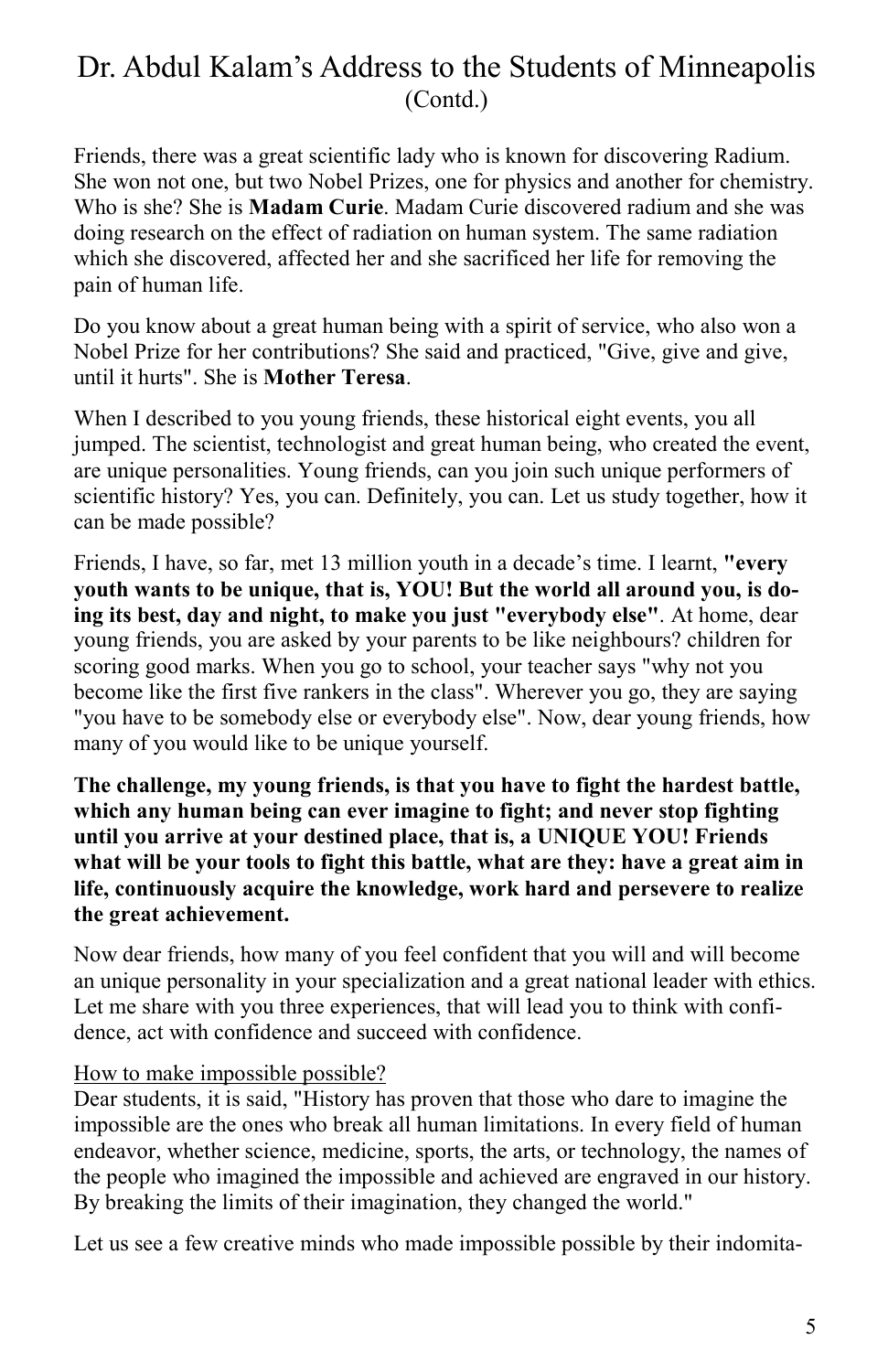blespirit. Human flight is nothing but creativity of human mind and it undergoes several struggles to achieve excellence. In 1895, a great well-known scientist Lord Kelvin, who was the President of Royal Society of London said, **"anything heavier than air cannot fly, and cannot be flown"**. Within a decade, Wright Brothers proved man could fly in 1903.

On the successful completion of Moon Mission in 1969, Von Braun, a very famous rocket designer, who built Saturn-V, to launch the capsule with astronauts and made moon walk a reality, in 1975 said "If I am authorized, I will remove the word impossible".

In ancient days, Ptolemaic astronomy is a widely used system in calculating the dynamics of various stars and planets. Assumption by then was that the earth is flat. What a scientific struggle had to take place to prove that the earth is spherical in shape orbiting around the sun. The three great astronomers Copernicus, Galileo and Kepler had to give a new dimension to the world of astronomy. Today we take it for granted that earth is a globe, orbiting around the sun, and the sun orbits in the Milky Way. **All the technological advancements we have today are the outcome of scientific exploration of scientists of earlier centuries. At no time, man was beaten by problems.** He strives continuously to subjugate impossibility and then succeeds.

Dear friends, what lessons do we learn from all these achievements? According to the laws of aerodynamics the bumble bee should never be able to fly. Because of the size, weight, and shape of its body in relationship to the total wing span, flying is scientifically impossible. The bumble bee, being ignorant of scientific theory, goes ahead and flies anyway. Because it wants to fly and it is flying. I would like the youth assembled here to take a lesson from these examples and work to make everything possible, because they are unique.

#### My Rameswaram School:

When I see you all in such a beautiful environment, I thought of recalling my school days in British India in Rameswaram Panchayat Primary School during the period 1936-1944. This school is situated near the seashore, half built and half thatched and it was the only school in Rameswaram Island in those days. We were 400 boys and girls. I would like to narrate my experience, what I felt in my school which had an unimpressive building and scanty amenities. But I used to see an interesting scene in the school. The teachers, particularly the History  $\&$  Geography and Science teachers were loved by the students, for the reason, the teacher loved their teaching and ensured the growth of every one of the 55 students in my class. My History & Geography teacher Shri Kaliswara Iyer used to say, "O my students, my teaching mission is to ensure that you children love History  $\&$  Geography, so that you score good marks apart from learning with pleasure." Whereas my science teacher Shri Sivasubramania Iyer was a big attraction to all the students in the class. When the science teacher entered in the class in the morning, we saw in him the light of knowledge radiating. We saw the light of purity shining, in our teachers.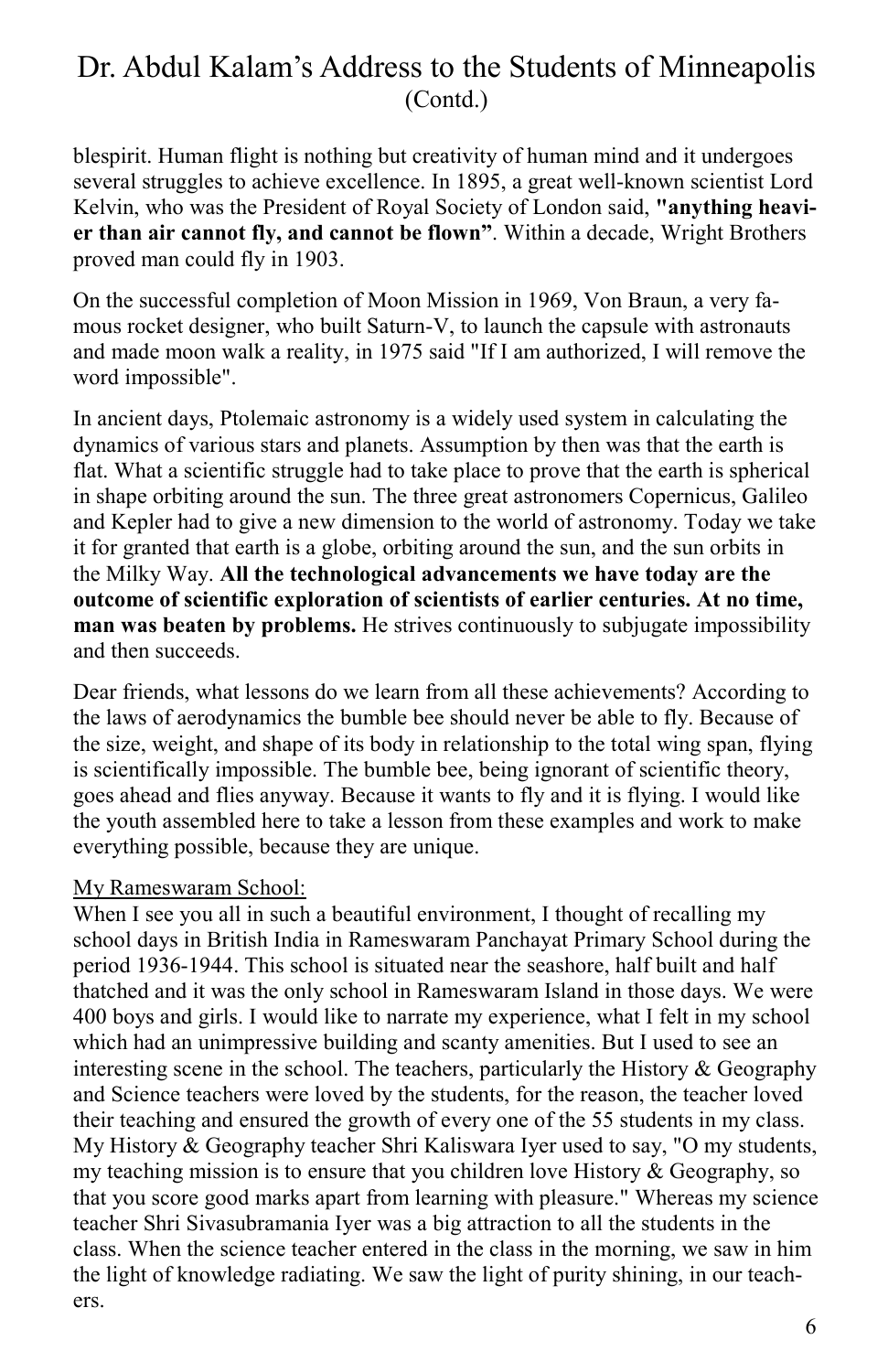We were 55 students in the 8th class. Even if one student was absent for a day, our teachers will go to the parents and enquire about the student's welfare and the reason for his not coming to the school. If a student gets high marks, teacher will be the first person to go to our home and share the information with our parents. My school was a happy school. All the 55 of my class mates went through and completed 8th class. I don't remember even a single drop out. The message I would like to give this audience is, it is not the great building or a great facility or great advertisements gives quality, but loveable education and great teachers do. Education cannot be a business product or system. Education at the primary level has to be delivered in an integrated way by great teachers through great syllabus and promoting affinity between the parents, students and the teachers.

#### Mission in Life: I can do it:

Dear young friends, knowledge will empower you to undertake great missions. While entering into such type of mission in life, you need unique traits for achieving success in your missions which will require extra ordinary courage and the ability to dream big which will help overcome all obstacles. I would like to give an example of a visually challenged young boy, who was not deterred by his physical challenge.

Friends, when I was the President of India, I met the group of tribal students from Lead India 2020 movement on 28 Aug 2006. I asked all of them one question: "What you want to become?" Out of many responses, one visually challenged boy studying IX class got up. His name is Srikanth, he answered me "I will become the first visually Challenged President of India". I was very happy to see his vision and ambition. Small aim is a crime. Hence, I congratulated him to realize his vision and told him to work for realizing the vision.

Thereafter he worked hard and got 90% in Xth class and 96 % in intermediate and he set a goal to study Engineering in MIT, Boston USA. His relentless hard work not only secured seat but he got full fee waiver from MIT, Boston. Srikanth's achievement has brought changes in many change agents of Lead India 2020 and inspired to set high vision. The training he took under the initiative of Lead India 2020 has set a high vision for him. Seeing this impact of Lead India 2020 training, Lead India 2020 movement and GE volunteers have funded Mr. Srikanth for his travel to USA. Today he is pursuing his studies at MIT, Boston. When the GE offered him a job on his completion of graduation, he told them that he would certainly come back to GE, if he couldn't become the President of India. What a confidence that boy has amidst of difficulty and the challenges in his life by being visually challenged.

Recently, when I met the physically challenged students meet organized by Tamilnadu Govt. and Lead India 2020 at Coimbatore, I had a chance to meet Mr. Srikanth and his teacher who brought him up. I found in him, he is doing 4th year in his graduation of B.S. Computer Science and Management. Within these 4 years, he has started one company which produces consumer packaging items us-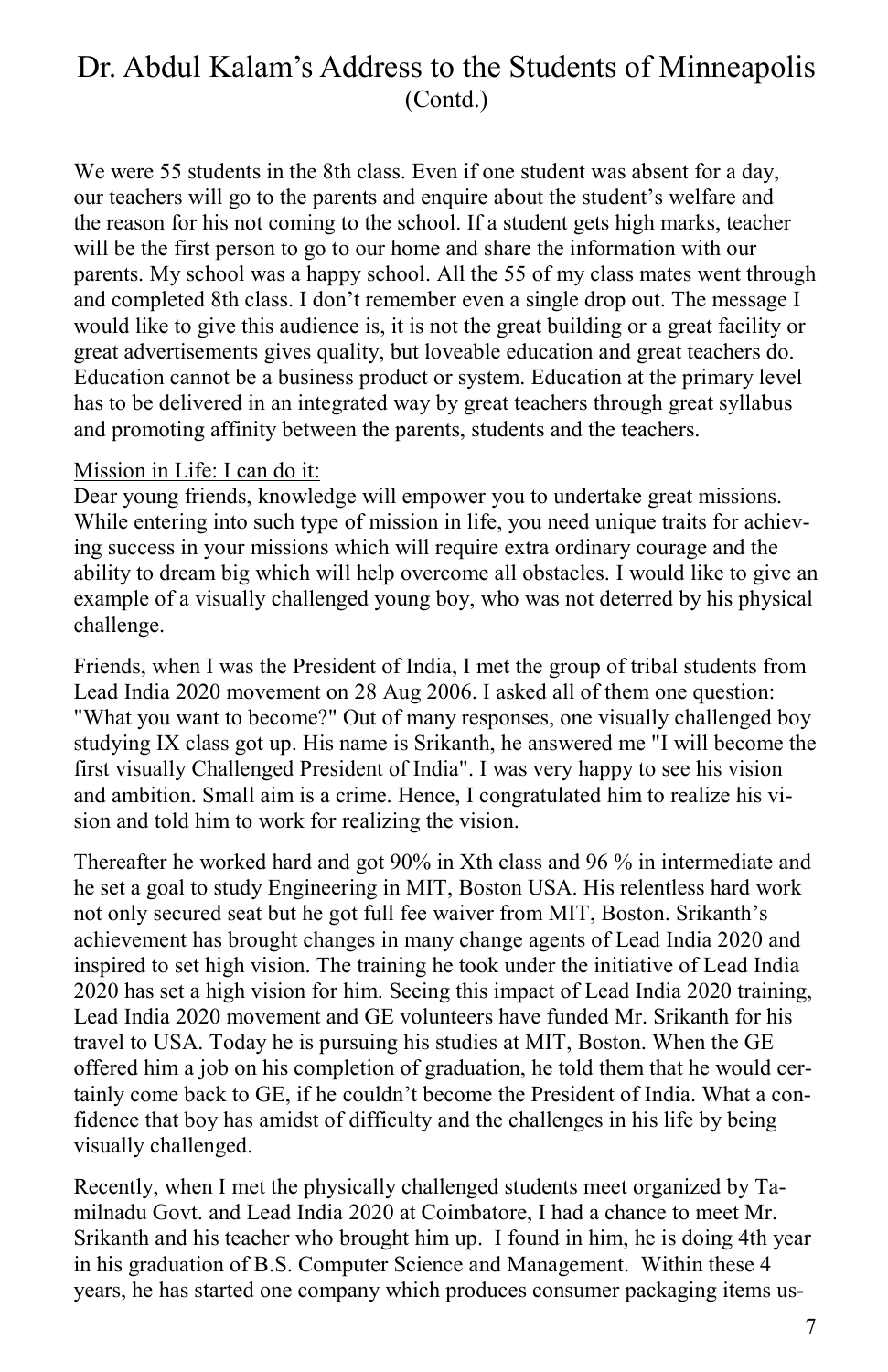ing biodegradable materials and other social initiative that he started is a skill development training center for the youth. He gave an extempore speech on how to overcome the disability and to have a strong mind and will power to overcome the challenges and succeed. That is the power of Lead India 2020 training for igniting the minds of the youth to achieve higher academic performance and also adopt value system in their life.

Now, let me share three incidents which I experienced many years ago in Ahmadabad and 5 years back and now.

When can I sing a song of India?

Dear friends, the India Vision 2020 definitely inspires everyone, particularly the youth of the nation. I am experiencing this whenever I interact with the youth. I recall a situation in early 1990, when I was interacting with the youth in this city. One girl asked me "When I can sing a song of India?" The same spirit echoed everywhere during that time. But for the last 3 years, while interacting with the youth I could hear a different voice - "what can I give it to the nation?" But now, for the last few months, I have seen the transformation from the ignited minds of the youth, the spirit of "I can do it". What a great transformation which I



have seen in the ignited minds of the youth and also from the experienced people of India. So the boundary conditions for development are in place. I am sure, dear friends, definitely you can become partner in the national development with the message that "I can do it", "We can do it" and "India can do it".

### Conclusion:

Friends, finally I would like to ask you, what would you like to be remembered for? You have to evolve yourself and shape your life. You should write it on a page. That page may be a very important page in the book of human history. And you will be remembered for creating that one page in the history of the nation ? whether that page is the page of invention, the page of innovation or the page of discovery or the page of creating societal change or a page of removing the poverty or the page of finding new technologies in energy or astronomy. I will be happy if you could write this page and mail it to me  $(api@abdulkalam.com)$ .

With these words, I greet all the students of Minneapolis Area Indian community to achieve success in their mission of education and youth to realize their inner potential and maximize their creativity.

May God Bless you.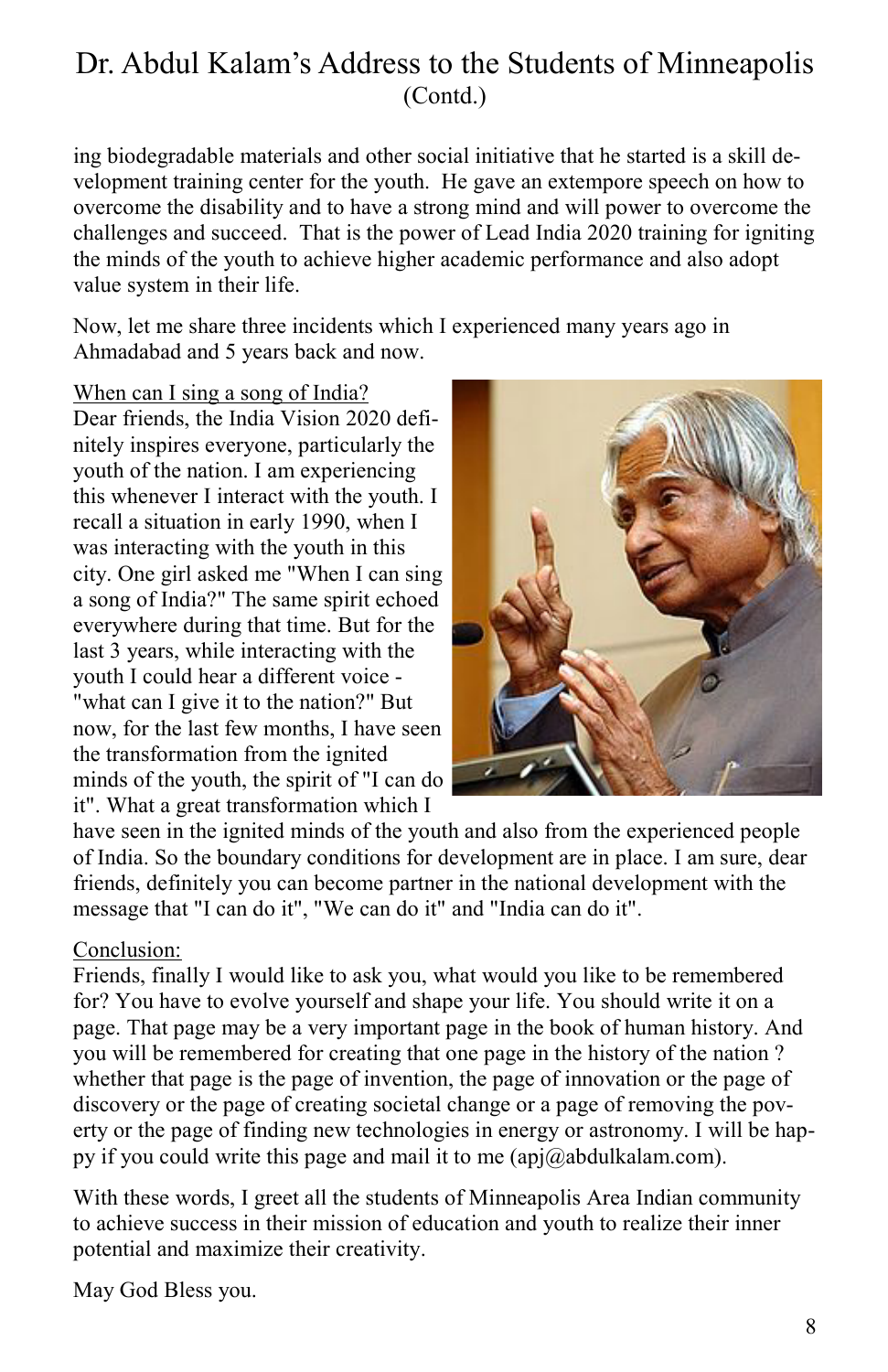## 2013-2014 School Class Timings & Holidays

| <b>Sunday Class Schedule</b>         |                                            |
|--------------------------------------|--------------------------------------------|
| $9.00 \text{ am} - 10.00 \text{ am}$ | YOGA class for adults and kids             |
| $10.00$ am $- 10.15$ am              | <b>ASSEMBLY</b> (Prayer and Announcements) |
| $10.15$ am $- 11.00$ am              | <b>LANGUAGE</b> classes                    |
| 11.00 am - 11.15 am                  | <b>SNACK</b> time                          |
| $11.15$ am $- 12.00$ pm              | <b>Culture Class</b>                       |
| $11.15$ am $- 12.00$ pm              | <b>Music Class</b>                         |
| 2013-2014 School Holidays            |                                            |
| December 1, 2013                     | Thanks Giving Day Break                    |
| December 22-29, 2013                 | <b>Winter Break</b>                        |
| March 30-April 6, 2014               | <b>Spring Break</b>                        |
| April 20, 2014                       | Easter Day                                 |
| May 25, 2014                         | Memorial Day                               |
| May 31, 2014                         | <b>Anniversary Day</b>                     |
| November 30, 2014                    | Thanks Giving Day Break                    |
| December 21-28, 2014                 | <b>Winter Break</b>                        |

## S.V. Temple School (SVTS)

The SV Temple School was started in March 2009 on Ugadi Day with just few students. Since then, the school strength has increased to more than 100 students. For enrollment details, visit the SV Temple website. SVTS also organizes Annamayya keertana classes for adults. Currently, the SVTS conducts classes for Telugu and Hindi languages, Carnatic music, Yoga, Meditation and Indian Culture. *The school is looking for volunteer teachers for all classes. If you are interested, please contact svts@svtemplemn.org.*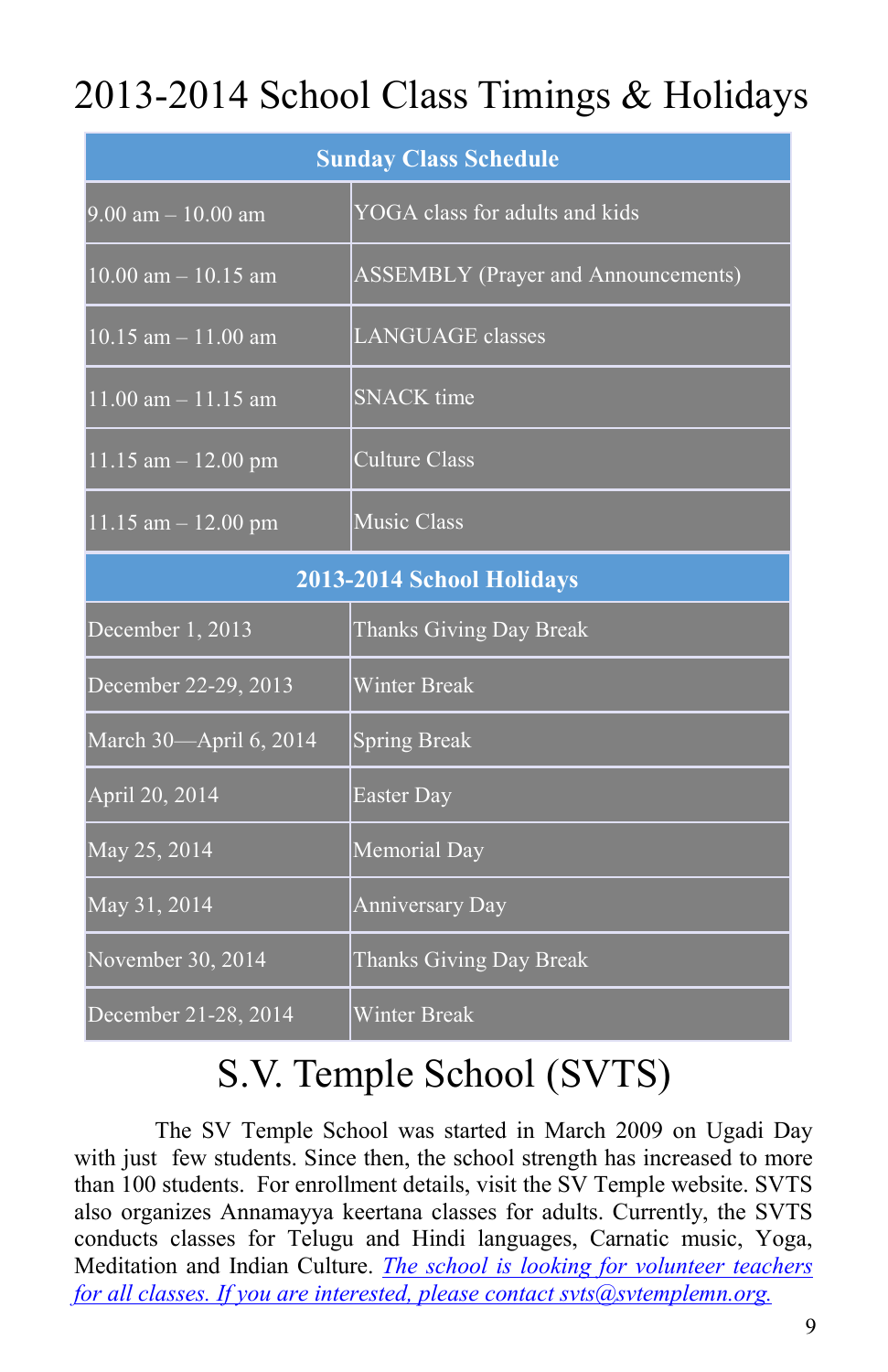## S.V Temple Future Plans

1. Kitchen facilities in temple premises are very important; they are needed to prepare food and prasadams for the devotees. Food committee is preparing the food items and Srivari Laddu Prasadams for every festival, serving about 600-700 devotees. Our kitchen project has already been started on January 1, 2013 and we hope to complete construction of the kitchen by Summer of 2014. Temple management is looking for sponsors who can financially support (a) the purchase of kitchen equipment and (b) the expenses for the kitchen construction. Devotees can pay using PayPal towards this project and all the donations are tax deductible.

2. Temple Auditorium is another important facility required for various activities like music and dance concerts, cultural events of SV Temple School, and for other community events. This project also has been started in January 2013 and we hope to complete it by Summer of 2014. So far, the construction of all the walls was completed and the stage has been made bigger so that 10 kids can perform at a time. We welcome financial contributions to this project as well. Devotees can pay using PayPal towards this project and all the donations are tax deductible. Please support by donating and help for the beautification of the temple. For more information visit our website www.svtemplemn.org

3. School project was completed recently that added new large classrooms. Also, tables and chairs were added in all the classrooms for students.

## Mulavirat and other Vigrahas Update

Madhusudhana Reddy and Dr.Jyothsna visited the TTD Silpakalasala in Tirupathi on Feb 20, 2013. According to Sthapathi at TTD, our work will be completed before end of this year. After the completion of the work, these deities will be inspected by the Department of Archeology, Government of India before shipping from India. We will have Dasavatarams, Navagrahas, Mulavirat with Maha Lakshmi and Andal (Padmavathi) and other temple related items in Minneapolis by May 2014. Pranaprathishta of these vigrahams is tentatively planned to be held in Summer 2014 .



## Priest Sri Srirangacharyulu Bellamkonda

Priest Sri Bellamkonda Srirangacharyulu, also known as Archakaswamy, was born in Hyderabad, India. After finishing his high school education, he joined in Sri Pancharatra Agama Kalasala founded by Sri Sri Sri Tridandi Srimannarayana Chinna Jeeyar Swamy educational trust, Seeta Nagaram, Guntur Dt., Andhra Pradesh. He worked for 14years in Sri Prasanna Venkateswara Swamy Temple, Hyderabad. He conducted various vishesha kalyanostavas all over India. We are very fortunate that Sri Archakaswamy has decided to work as a priest in our S.V. Temple. He speaks Telugu and Hindi fluently and has working knowledge in English.

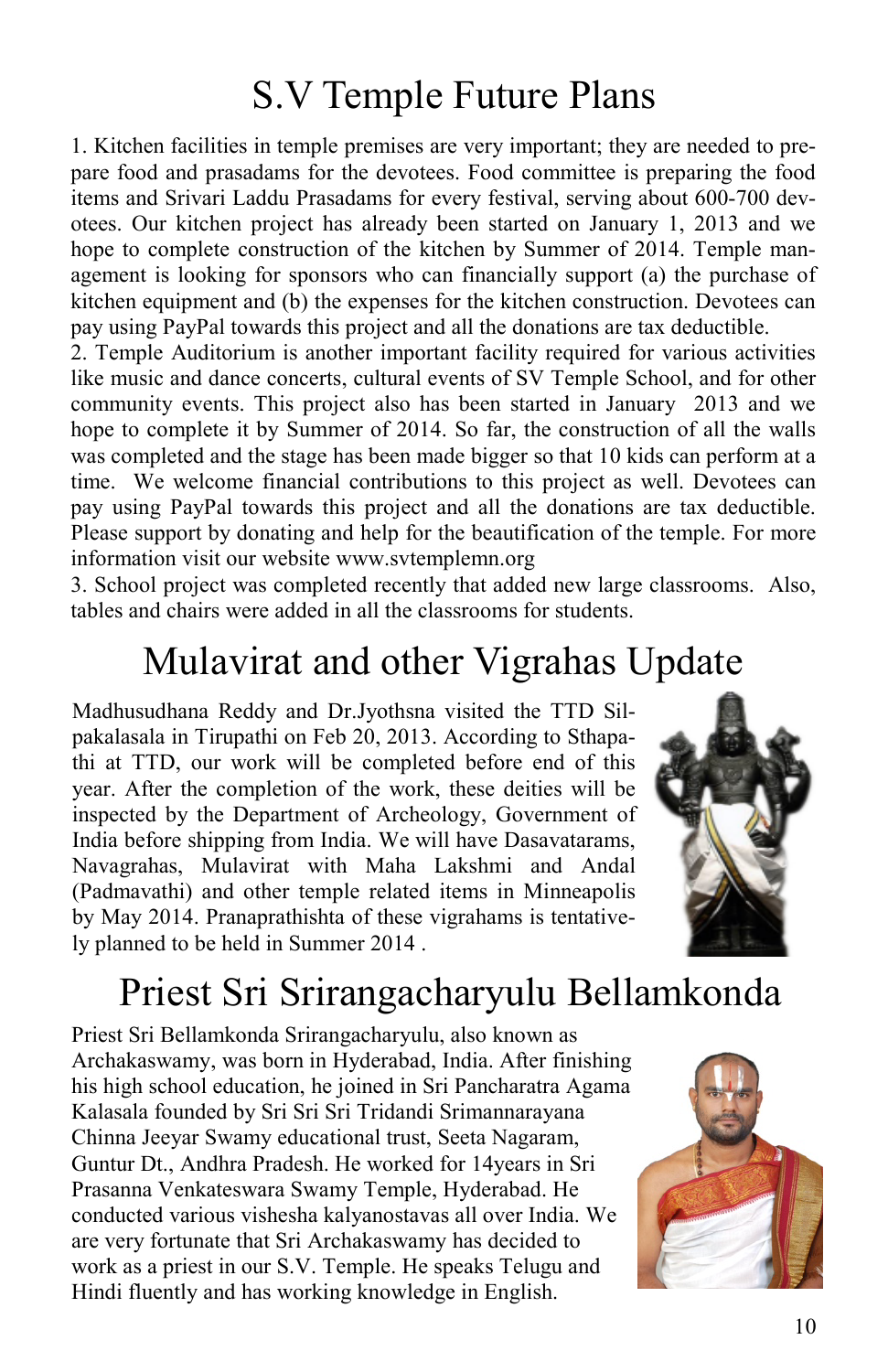## Cultural Events since April 2013

Below is the recap of the cultural/religious events that took place since April 2013. We thank all the volunteers and organizers who made all these events a great success. We are looking forward to your support in the coming years.

- 1. **Natya Majari Dance Competition**  April 14, 2013. Kalanjali (Cultural Wing of S.V. Temple) organized a dance competition on the occasion of Hindu New Year.
- 2. **Sri Rama Navami Celebrations** April 19, 2013. Suprabhatam, Abhishekam, Ramayana Parayanam, and Sri Rama Kalyanam were performed in the temple. People crowded the temple with great devotion and offered prayers on that day.
- 3. **Nadasamarpanam** May 17-19, 2013. It was  $5<sup>th</sup>$  consecutive year that Kalanjali, Cultural Wing of S.V. Temple proudly presented exclusive concerts during competition days. SV Temple gave an opportunity to all music lovers to rejoice the feast for 3 days. Devotional and Carnatic Competitions held in the mornings and Concerts in the evenings by various great singers from India and USA. On May 19<sup>th</sup>, there was Grand Finale by world record holders. Carnatic brothers Sri. Sasikiran and Sri. Ganesh.
- 4. **Dr, APJ Abdul Kalam's Visit to the Temple**  May 23, 2013. This was the historic event in the City of Minneapolis and S.V. Temple. Former President of India and Bharat Ratna Dr. Abdul Kalam toured the temple area. After taking his tour, he addressed and interacted with the students of Minneapolis Area Indian Community. He gave an inspiring speech by setting examples of nine world famous achievers from different fields of interest. He concluded his speech wishing the students to achieve success in their mission of education.
- 5. **Tallapaka Annamacharya Jayanthi**  May 25, 2013. Annamayya Jayanthi celebrations held in the Temple premises in the name of Sri Annamacharya Sankeertana Gaanaamritham. S.V. Temple encouraged the local singers to take part in singing Annamacharya Sankeertanas in remembrance of Sri Tallapaka Annamacharya.
- 6. **S.V. Temple School Anniversary** June 1, 2013. There were splendid celebrations of S.V. Temple School Annual day for the year 2012-2013. Every class got an opportunity to show their talent, specifically what they have learned during the school year. SVTS is thankful to all the school volunteers, teachers, parents and children who actively took part in this event to make it a great success like every year.
- 7. **Srinivasa Kalyanam** June 15, 2013.
- 8. **Samuhika Vara Lakshmi Vratam** August 16, 2013.
- 9. **Temple Anniversary —** August 17, 2013. Sudarsana Homam and Srinivasa Kalyanam were performed.
- 10. **Sravana Poornima Celebrations**—August 20, 2013.
- 11. **Sri Krishna Janmashtami —** August 28, 2013.
- 12. **Vinayaka Chavithi —** September 8, 2013. Ganesha Homam and Vratam were performed. A huge *laddu* prepared by the food committee which was auctioned for \$616. These proceeds will go towards the costs of bringing *Mulavirat* from India.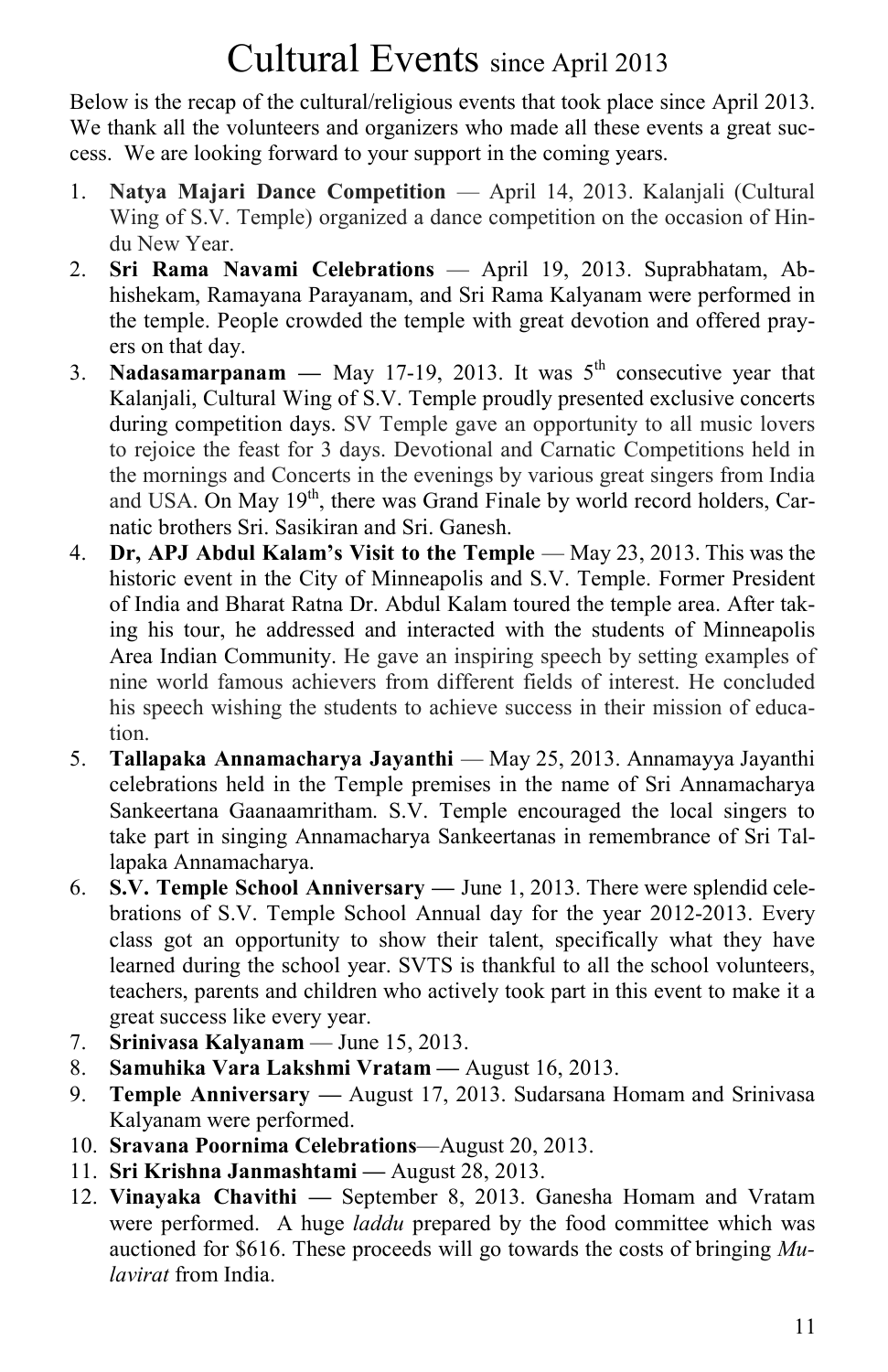- **13. Batukamma Festival**—October 5, 2013.
- 14. **Dasara Celebrations**—October 19, 2013. Many devotees participated in the Dasara celebrations at the temple. S.V. Temple organized Dandiya dances in the evening in which 200 people have participated. Delicious dinner was prepared and served by the temple food committee. Dandiya dances are featured dances of Navaratri (Dasara) evenings in North India. These dances were originated in Gujarat are generally performed in Goddess Durga's honor. The dance form is actually the staging of a mock-fight between the Goddess and Mahishasura, the mighty demon king and is nicknamed "The Sword Dance. The sticks of the dance represent the sword of Goddess Durga.

| Date          | Event                                  |
|---------------|----------------------------------------|
| November 2 -3 | Naraka Chaturthasi-Deepavali or Diwali |
| November 6    | Nagula Chavithi                        |
| December 16   | Dhanurmasam begins                     |
| January 1     | New Year 2014                          |
| January 11    | Vaikuntha Ekadasi                      |
| January 14    | Bhogi                                  |
| January 15    | Makara Sankranti                       |
| January 16    | Kanuma                                 |
| January 26    | Republic Day in India                  |
| February 6    | Ratha Saptami                          |
| February 28   | Maha Sivaratri                         |
| March 31      | Ugadi                                  |

## Upcoming Events and Festivals

## Comments and Articles

We are inviting all readers, devotees, followers, students, teachers, and writers, etc. to submit devotional stories, essays, and experiences to S.V. Temple Newsletter Editor. After newsletter committee's review, selected articles will be published in the upcoming issues of the newsletter. Editor of the newsletter will have all the rights to modify the articles to address language, grammar, and space-constraint issues. Since the audience of this newsletter come from various age groups, we request you to send articles that everybody can understand. Make sure that your articles are helpful in educating the readers in devotional field and encourage them to follow *dharma*. Also, you can send comments on the published articles and ideas for new articles that you want to see. You can email your articles to Uma Vempati and Gayathri Vempati at *news@svtemplemn.org.*